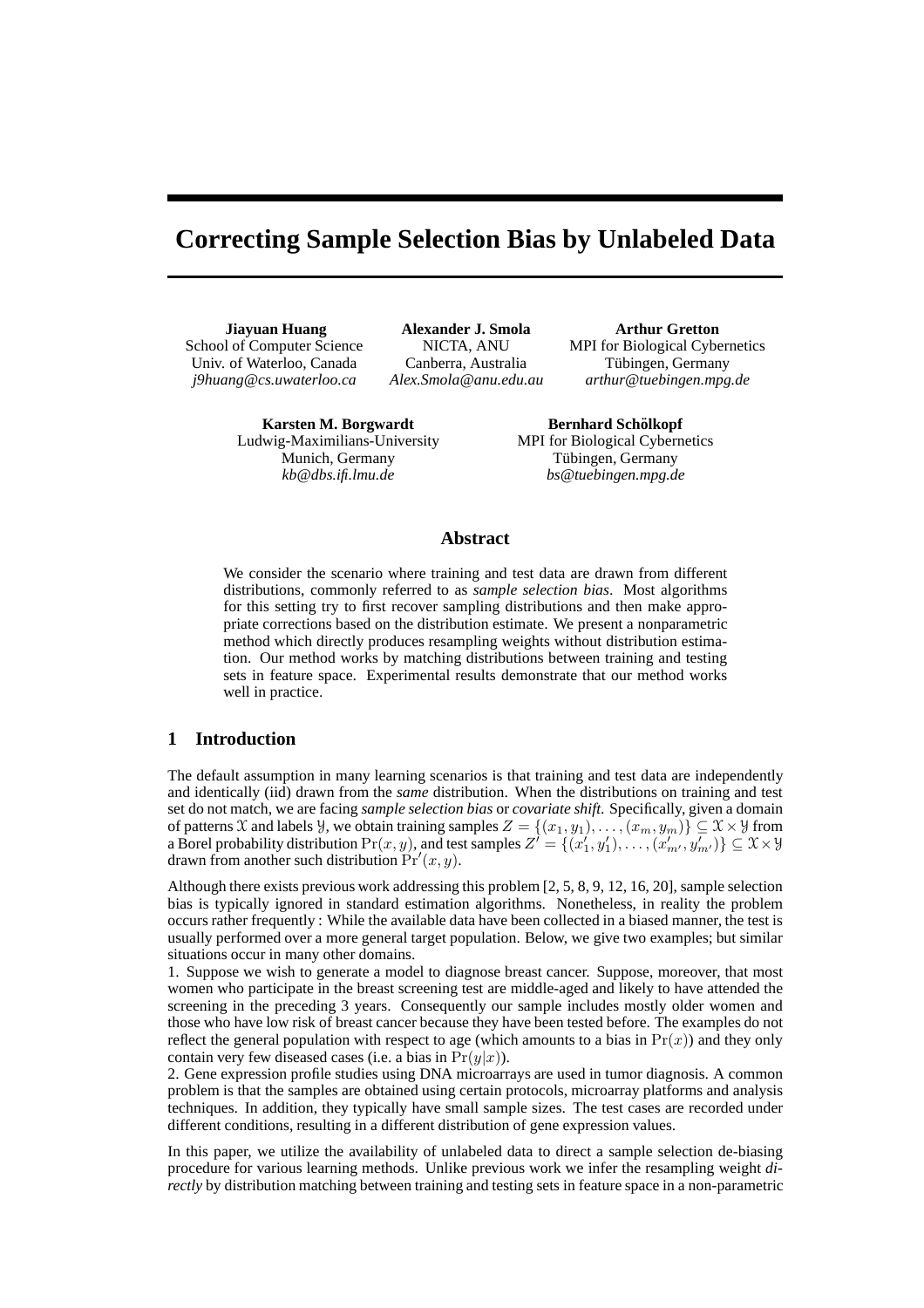manner. We do not require the estimation of biased densities or selection probabilities [20, 2, 12], or the assumption that probabilities of the different classes are known [8]. Rather, we account for the difference between  $Pr(x, y)$  and  $Pr'(x, y)$  by reweighting the training points such that the means of the training and test points in a reproducing kernel Hilbert space (RKHS) are close. We call this reweighting process kernel mean matching (KMM). When the RKHS is universal [14], the population solution to this miminisation is exactly the ratio  $Pr'(x, y) / Pr(x, y)$ ; however, we also derive a cautionary result, which states that even granted this ideal population reweighting, the convergence of the empirical means in the RKHS depends on an upper bound on the ratio of distributions (but not on the dimension of the space), and will be extremely slow if this ratio is large.

The required optimisation is a simple QP problem, and the reweighted sample can be incorporated straightforwardly into several different regression and classification algorithms. We apply our method to a variety of regression and classification benchmarks from UCI and elsewhere, as well as to classification of microarrays from prostate and breast cancer patients. These experiments demonstrate that KMM greatly improves learning performance compared with training on unweighted data, and that our reweighting scheme can in some cases outperform reweighting using the true sample bias distribution.

**Key Assumption 1:** In general, the estimation problem with two different distributions  $Pr(x, y)$ and  $Pr'(x, y)$  is unsolvable, as the two terms could be arbitrarily far apart. In particular, for arbitrary  $Pr(y|x)$  and  $Pr'(y|x)$ , there is no way we could infer a good estimator based on the training sample. Hence we make the simplifying assumption that  $Pr(x, y)$  and  $Pr'(x, y)$  only differ via  $Pr(x, y) = Pr(y|x) Pr(x)$  and  $Pr(y|x) Pr'(x)$ . In other words, the conditional probabilities of  $y|x$ remain *unchanged* (this particular case of sample selection bias has been termed *covariate shift* [12]). However, we will see experimentally that even in situations where our key assumption is not valid, our method can nonetheless perform well (see Section 4).

# **2 Sample Reweighting**

We begin by stating the problem of regularized risk minimization. In general a learning method minimizes the expected risk

$$
R[\Pr, \theta, l(x, y, \theta)] = \mathbf{E}_{(x, y) \sim \Pr}[l(x, y, \theta)] \tag{1}
$$

of a loss function  $l(x, y, \theta)$  that depends on a parameter  $\theta$ . For instance, the loss function could be the negative log-likelihood – log  $Pr(y|x, \theta)$ , a misclassification loss, or some form of regression loss. However, since typically we only observe examples  $(x, y)$  drawn from  $Pr(x, y)$  rather than  $Pr'(x, y)$ , we resort to computing the empirical average

$$
R_{\rm emp}[Z, \theta, l(x, y, \theta)] = \frac{1}{m} \sum_{i=1}^{m} l(x_i, y_i, \theta).
$$
 (2)

To avoid overfitting, instead of minimizing  $R_{\text{emp}}$  directly we often minimize a regularized variant  $R_{\text{reg}}[Z,\theta,l(x,y,\theta)]:=R_{\text{emp}}[Z,\theta,l(x,y,\theta)]+\lambda\Omega[\theta]$ , where  $\Omega[\theta]$  is a regularizer.

# **2.1 Sample Correction**

The problem is more involved if  $Pr(x, y)$  and  $Pr'(x, y)$  are different. The training set is drawn from Pr, however what we would really like is to minimize  $R[\Pr', \theta, l]$  as we wish to generalize to test examples drawn from Pr'. An observation from the field of importance sampling is that<br> $P[Pr' \land A I(x, y, A)] = \mathbf{E}_{\ell} \times \mathbf{E}_{\ell} \times [Pr'(x, y)I(x, y, A)]$ 

$$
R[\Pr', \theta, l(x, y, \theta)] = \mathbf{E}_{(x, y) \sim \Pr'}[l(x, y, \theta)] = \mathbf{E}_{(x, y) \sim \Pr'}\left[\frac{\Pr'(x, y)}{\Pr(x, y)}l(x, y, \theta)\right]
$$
(3)

$$
= R[\Pr, \theta, \beta(x, y)l(x, y, \theta)], \qquad \qquad = \beta(x, y) \tag{4}
$$

*provided that the support of*  $Pr'$  *is contained in the support of*  $Pr$ . Given  $\beta(x, y)$ , we can thus compute the risk with respect to Pr′ using Pr. Similarly, we can *estimate* the risk with respect to  $\Pr'$  by computing  $R_{\text{emp}}[Z, \theta, \beta(x, y)l(x, y, \theta)].$ 

The key problem is that the coefficients  $\beta(x, y)$  are usually unknown, and we need to estimate them from the data. When Pr and Pr' differ only in  $Pr(x)$  and  $Pr'(x)$ , we have  $\beta(x, y) = Pr'(x)/Pr(x)$ , where  $\beta$  is a reweighting factor for the training examples. We thus reweight every observation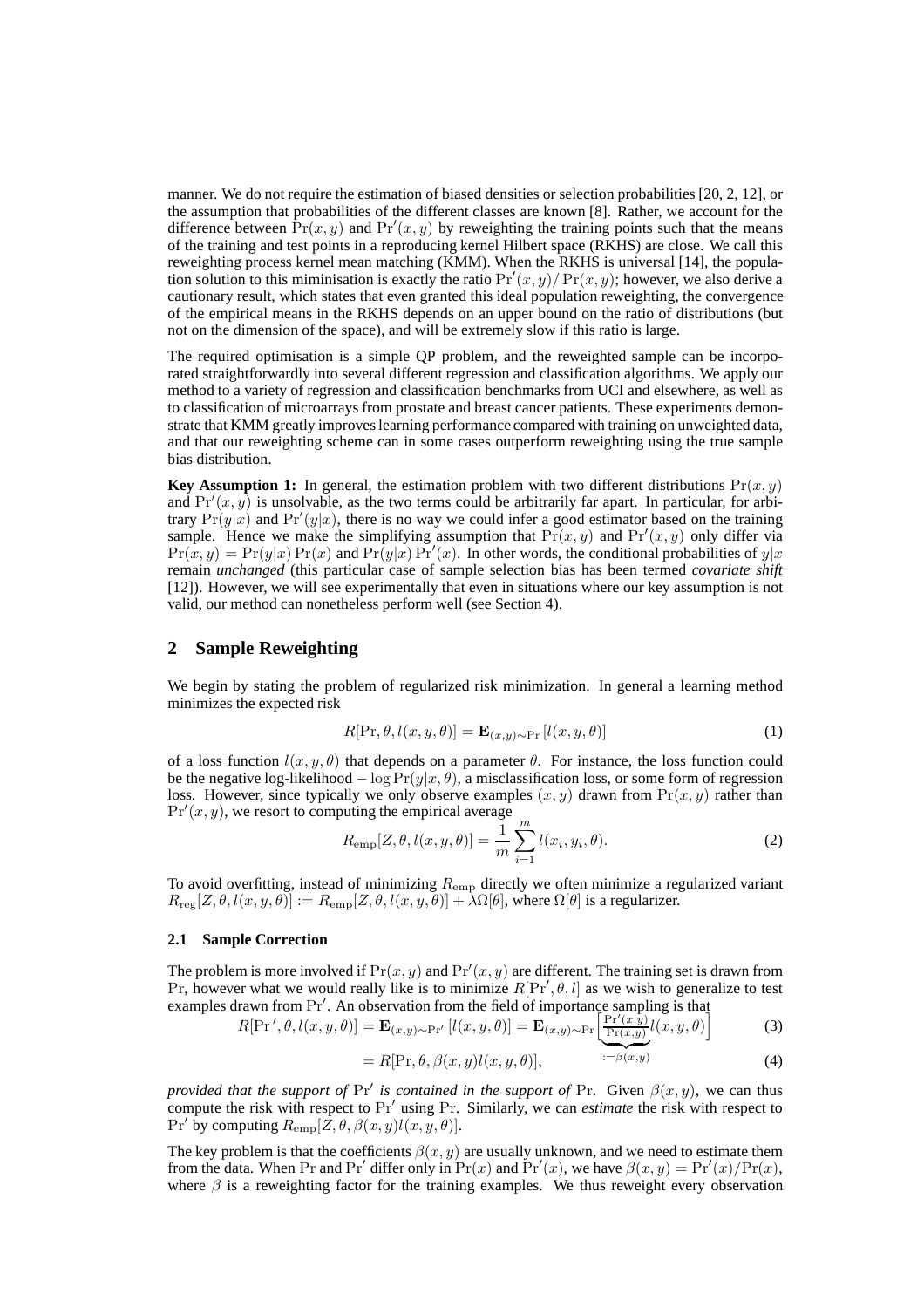$(x, y)$  such that observations that are under-represented in Pr obtain a higher weight, whereas overrepresented cases are downweighted.

Now we could estimate Pr and Pr' and subsequently compute  $\beta$  based on those estimates. This is closely related to the methods in [20, 8], as they have to either estimate the selection probabilities or have prior knowledge of the class distributions. Although intuitive, this approach has two major problems: first, it only works whenever the density estimates for Pr and Pr'(or potentially, the selection probabilities or class distributions) are good. In particular, small errors in estimating Pr can lead to large coefficients  $\beta$  and consequently to a serious overweighting of the corresponding observations. Second, estimating both densities just for the purpose of computing reweighting coefficients may be overkill: we may be able to directly estimate the coefficients  $\beta_i := \beta(x_i, y_i)$  without having to estimate the two distributions. Furthermore, we can regularize  $\beta_i$  directly with more flexibility, taking prior knowledge into account similar to learning methods for other problems.

## **2.2 Using the sample reweighting in learning algorithms**

Before we describe how we will estimate the reweighting coefficients  $\beta_i$ , let us briefly discuss how to minimize the reweighted regularized risk

$$
R_{\text{reg}}[Z, \beta, l(x, y, \theta)] := \frac{1}{m} \sum_{i=1}^{m} \beta_i l(x_i, y_i, \theta) + \lambda \Omega[\theta],
$$
\n(5)

in the classification and regression settings (an additional classification method is discussed in the accompanying technical report [7]).

**Support Vector Classification:** Utilizing the setting of [17]we can have the following minimization problem (the original SVMs can be formulated in the same way):

$$
\underset{\theta,\xi}{\text{minimize}} \frac{1}{2} \left\| \theta \right\|^2 + C \sum_{i=1}^m \beta_i \xi_i \tag{6a}
$$

subject to  $\langle \phi(x_i, y_i) - \phi(x_i, y), \theta \rangle \ge 1 - \xi_i/\Delta(y_i, y)$  for all  $y \in \mathcal{Y}$ , and  $\xi_i \ge 0$ . (6b)

Here,  $\phi(x, y)$  is a feature map from  $\mathcal{X} \times \mathcal{Y}$  into a feature space  $\mathcal{F}$ , where  $\theta \in \mathcal{F}$  and  $\Delta(y, y')$  denotes a discrepancy function between y and  $y'$ . The dual of (6) is given by

$$
\underset{\alpha}{\text{minimize}} \frac{1}{2} \sum_{i,j=1;y,y'\in\mathcal{Y}}^{m} \alpha_{iy} \alpha_{jy'} k(x_i, y, x_j, y') - \sum_{i=1;y\in\mathcal{Y}}^{m} \alpha_{iy} \tag{7a}
$$

subject to 
$$
\alpha_{iy} \ge 0
$$
 for all  $i, y$  and  $\sum_{y \in \mathcal{Y}} \alpha_{iy} / \Delta(y_i, y) \le \beta_i C$ . (7b)

Here  $k(x, y, x', y') := \langle \phi(x, y), \phi(x', y') \rangle$  denotes the inner product between the feature maps. This generalizes the observation-dependent binary SV classification described in [10]. Modifications of existing solvers, such as SVMStruct [17], are straightforward.

**Penalized LMS Regression:** Assume  $l(x, y, \theta) = (y - \langle \phi(x), \theta \rangle)^2$  and  $\Omega[\theta] = ||\theta||^2$ . Here we minimize  $\sum_{i=1}^{m}$  $\sum_{i=1} \beta_i (y_i - \langle \phi(x_i), \theta \rangle)^2 + \lambda \|\theta\|^2$ .  $(8)$ 

Denote by 
$$
\bar{\beta}
$$
 the diagonal matrix with diagonal  $(\beta_1, ..., \beta_m)$  and let  $K \in \mathbb{R}^{m \times m}$  be the kernel  
matrix  $K_{ij} = k(x_i, x_j)$ . In this case minimizing (8) is equivalent to minimizing  $(y - K\alpha)^{\top} \bar{\beta}(y - K\alpha) + \lambda \alpha^{\top} K\alpha$  with respect to  $\alpha$ . Assuming that K and  $\bar{\beta}$  have full rank, the minimization yields  
 $\alpha = (\lambda \bar{\beta}^{-1} + K)^{-1}y$ . The advantage of this formulation is that it can be solved as easily as solving  
the standard penalized regression problem. Essentially, we rescale the regularizer depending on the  
pattern weights: the higher the weight of an observation, the less we regularize.

# **3 Distribution Matching**

#### **3.1 Kernel Mean Matching and its relation to importance sampling**

Let  $\Phi: \mathcal{X} \to \mathcal{F}$  be a map into a feature space  $\mathcal{F}$  and denote by  $\mu: \mathcal{P} \to \mathcal{F}$  the expectation operator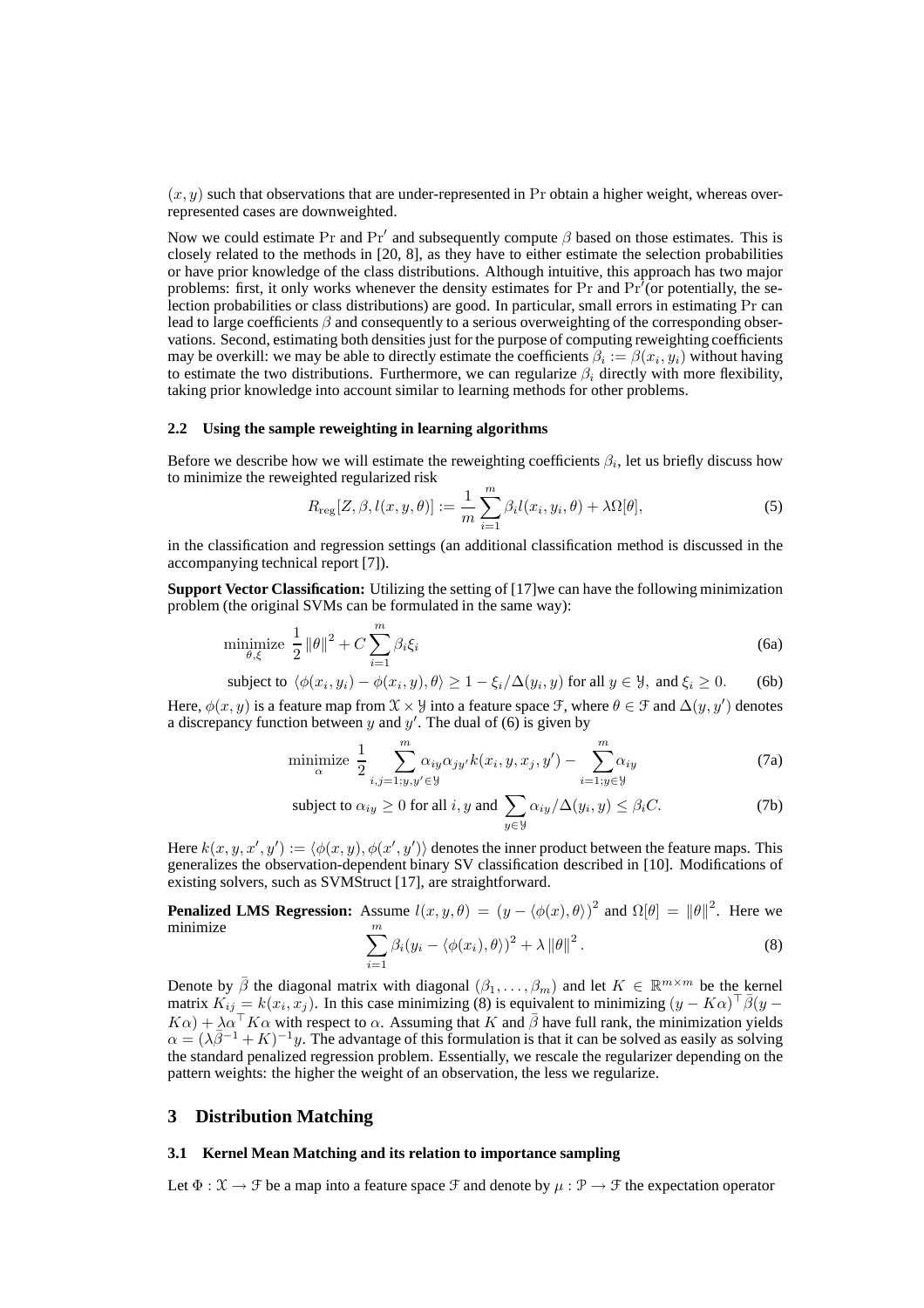$$
\mu(\Pr) := \mathbf{E}_{x \sim \Pr(x)} \left[ \Phi(x) \right]. \tag{9}
$$

Clearly  $\mu$  is a *linear* operator mapping the space of all probability distributions  $\mathcal{P}$  into feature space. Denote by  $\mathcal{M}(\Phi) := \{\mu(\Pr) \text{ where } \Pr \in \mathcal{P}\}\$  the image of  $\mathcal P$  under  $\mu$ . This set is also often referred to as the *marginal polytope*. We have the following theorem (proved in [7]):

**Theorem 1** *The operator*  $\mu$  *is* bijective *if*  $\mathcal{F}$  *is an RKHS with a universal kernel*  $k(x, x') =$  $\langle \Phi(x), \Phi(x') \rangle$  in the sense of Steinwart [15].

The use of feature space means to compare distributions is further explored in [3]. The practical consequence of this (rather abstract) result is that if we know  $\mu(\Pr')$ , we can infer a suitable  $\beta$  by solving the following minimization problem:

$$
\underset{\beta}{\text{minimize}} \left\| \mu(\Pr') - \mathbf{E}_{x \sim \Pr(x)} \left[ \beta(x) \Phi(x) \right] \right\| \text{ subject to } \beta(x) \ge 0 \text{ and } \mathbf{E}_{x \sim \Pr(x)} \left[ \beta(x) \right] = 1. \tag{10}
$$

This is the kernel mean matching (KMM) procedure. For a proof of the following (and further results in the paper) see [7].

**Lemma 2** *The problem (10) is convex. Moreover, assume that* Pr′ *is absolutely continuous with respect to* Pr *(so*  $Pr(A) = 0$  *implies*  $Pr'(A) = 0$ *). Finally assume that* k *is universal. Then the solution*  $\beta(x)$  *of* (10) is  $Pr'(x) = \beta(x)Pr(x)$ .

## **3.2 Convergence of reweighted means in feature space**

Lemma 2 shows that in principle, if we knew  $Pr$  and  $\mu[Pr']$ , we could fully recover  $Pr'$  by solving a simple quadratic program. In practice, however, neither  $\mu(\Pr')$  nor Pr is known. Instead, we only have samples X and X' of size m and  $m'$ , drawn iid from Pr and Pr' respectively.

Naively we could just replace the expectations in (10) by empirical averages and hope that the resulting optimization problem provides us with a good estimate of  $\beta$ . However, it is to be expected that empirical averages will differ from each other due to finite sample size effects. In this section, we explore two such effects. First, we demonstrate that in the finite sample case, for a fixed  $\beta$ , the empirical estimate of the expectation of  $\beta$  is normally distributed: this provides a natural limit on the precision with which we should enforce the constraint  $\int \beta(x) dPr(x) = 1$  when using empirical expectations (we will return to this point in the next section).

**Lemma 3** *If*  $\beta(x) \in [0, B]$  *is some fixed function of*  $x \in \mathcal{X}$ *, then given*  $x_i \sim \text{Pr}$  *iid such that*  $\beta(x_i)$ has finite mean and non-zero variance, the sample mean  $\frac{1}{m}\sum_i \beta(x_i)$  converges in distribution to a *Gaussian with mean*  $\int \beta(x) d \Pr(x)$  *and standard deviation bounded by*  $\frac{B}{2\sqrt{m}}$ *.* 

This lemma is a direct consequence of the central limit theorem [1, Theorem 5.5.15]. Alternatively, it is straightforward to get a large deviation bound that likewise converges as  $1/\sqrt{m}$  [6].

Our second result demonstrates the deviation between the empirical means of  $Pr'$  and  $\beta(x)$  Pr in feature space, given  $\beta(x)$  is chosen perfectly in the population sense. In particular, this result shows that convergence of these two means will be slow if there is a large difference in the probability mass of  $Pr'$  and  $Pr$  (and thus the bound  $B$  on the ratio of probability masses is large).

**Lemma 4** *In addition to the Lemma 3 conditions, assume that we draw*  $X' := \{x'_1, \ldots, x'_{m'}\}$  *iid from*  $\mathfrak X$  *using*  $\Pr' = \beta(x) \Pr$ *, and*  $\|\Phi(x)\| \leq R$  *for all*  $x \in \mathfrak X$ *. Then with probability at least*  $1 - \delta$ 

$$
\left\| \frac{1}{m} \sum_{i=1}^{m} \beta(x_i) \Phi(x_i) - \frac{1}{m'} \sum_{i=1}^{m'} \Phi(x'_i) \right\| \le \left( 1 + \sqrt{-2 \log \delta/2} \right) R \sqrt{B^2/m + 1/m'} \tag{11}
$$

Note that this lemma shows that for a *given*  $\beta(x)$ , which is correct in the population sense, we can bound the deviation between the feature space mean of  $Pr'$  and the reweighted feature space mean of Pr. It is *not* a guarantee that we will find coefficients  $\beta_i$  that are close to  $\beta(x_i)$ , but it gives us a useful upper bound on the outcome of the optimization.

Lemma 4 implies that we have  $O(B\sqrt{1/m+1/m' B^2})$  convergence in m, m' and B. This means that, for very different distributions we need a large equivalent sample size to get reasonable convergence. Our result also implies that it is unrealistic to assume that the empirical means (reweighted or not) should match exactly.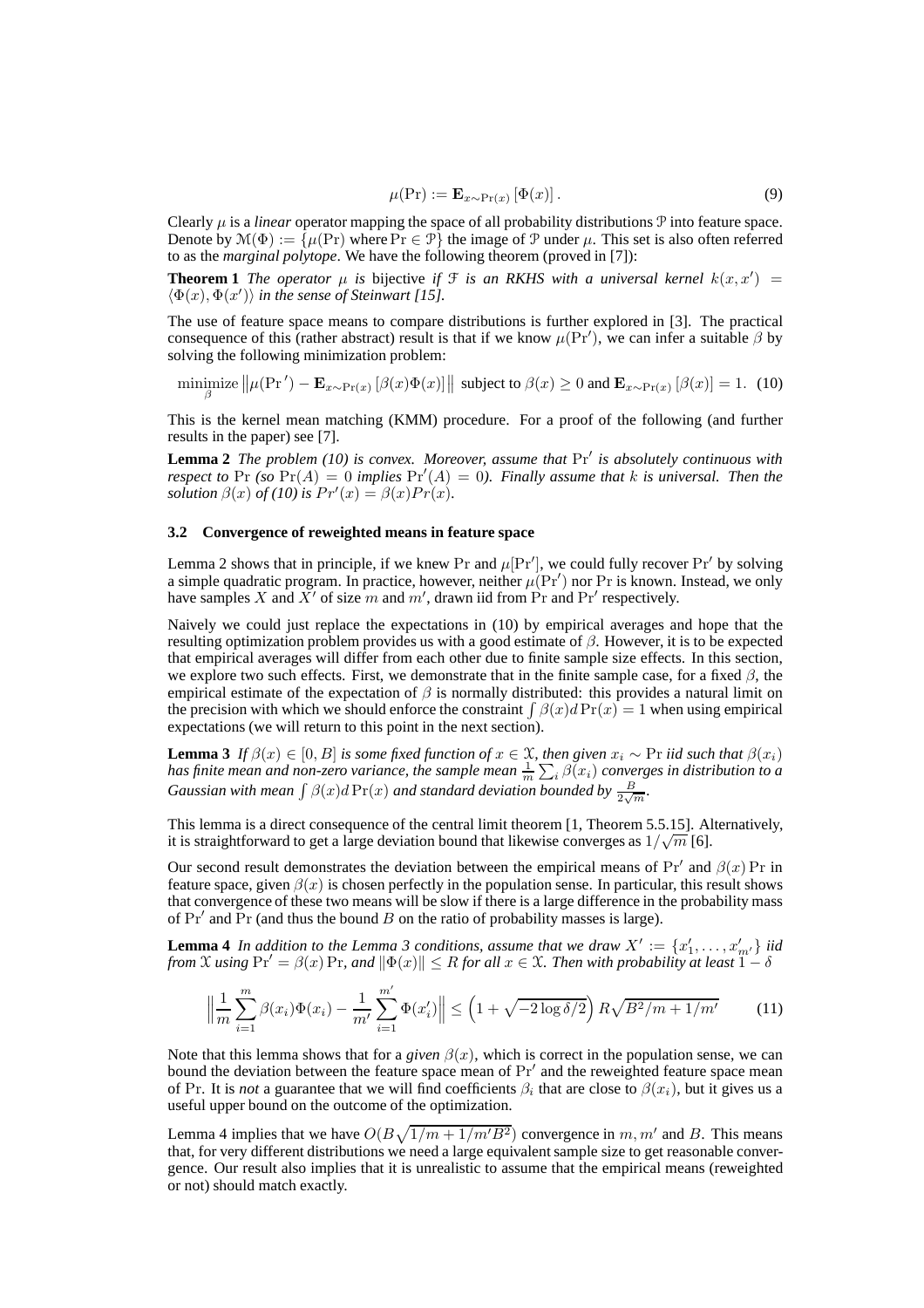#### **3.3 Empirical KMM optimization**

To find suitable values of  $\beta \in \mathbb{R}^m$  we want to minimize the discrepancy between means subject to constraints  $\beta_i \in [0, B]$  and  $\left|\frac{1}{m}\sum_{i=1}^m \beta_i - 1\right| \leq \epsilon$ . The former limits the scope of discrepancy between Pr and Pr' whereas the latter ensures that the measure  $\beta(x)$  Pr(x) is close to a probability distribution. The objective function is given by the discrepancy term between the two empirical means. Using  $K_{ij} := k(x_i, x_j)$  and  $\kappa_i := \frac{m}{m'} \sum_{j=1}^{m'} k(x_i, x'_j)$  one may check that

$$
\left\| \frac{1}{m} \sum_{i=1}^{m} \beta_i \Phi(x_i) - \frac{1}{m'} \sum_{i=1}^{m'} \Phi(x'_i) \right\|^2 = \frac{1}{m^2} \beta^{\top} K \beta - \frac{2}{m^2} \kappa^{\top} \beta + \text{const.}
$$

We now have all necessary ingredients to formulate a quadratic problem to find suitable  $\beta$  via

minimize 
$$
\frac{1}{2}\beta^{\top}K\beta - \kappa^{\top}\beta
$$
 subject to  $\beta_i \in [0, B]$  and  $\left|\sum_{i=1}^{m} \beta_i - m\right| \leq m\epsilon$ . (12)

In accordance with Lemma 3, we conclude that a good choice of  $\epsilon$  should be  $O(B/\sqrt{m})$ . Note that (12) is a quadratic program which can be solved efficiently using interior point methods or any other successive optimization procedure. We also point out that (12) resembles Single Class SVM [11] using the ν-trick. Besides the approximate equality constraint, the main difference is the linear correction term by means of  $\kappa$ . Large values of  $\kappa_i$  correspond to particularly important observations  $x_i$  and are likely to lead to large  $\beta_i$ .

# **4 Experiments**

# **4.1 Toy regression example**

Our first experiment is on toy data, and is intended mainly to provide a comparison with the approach of [12]. This method uses an information criterion to optimise the weights, under certain restrictions on Pr and Pr′ (namely, Pr′ must be known, while Pr can be either known exactly, Gaussian with unknown parameters, or approximated via kernel density estimation).

Our data is generated according to the polynomial regression example from [12, Section 2], for which Pr  $\sim N(0.5, 0.5^2)$  and Pr′  $\sim N(0, 0.3^2)$  are two normal distributions. The observations are generated according to  $y = -x + x^3$ , and are observed in Gaussian noise with standard deviation  $0.3$  (see Figure 1(a); the blue curve is the noise-free signal).

We sampled 100 training (blue circles) and testing (red circles) points from  $Pr$  and  $Pr'$  respectively. We attempted to model the observations with a degree 1 polynomial. The black dashed line is a best-case scenario, which is shown for reference purposes: it represents the model fit using ordinary least squared (OLS) on the labeled test points. The red line is a second reference result, derived only from the training data via OLS, and predicts the test data very poorly. The other three dashed lines are fit with weighted ordinary least square (WOLS), using one of three weighting schemes: the ratio of the underlying training and test densities, KMM, and the information criterion of [12]. A summary of the performance over 100 trials is shown in Figure 1(b). Our method outperforms the two other reweighting methods.



Figure 1: (a) Polynomial models of degree 1 fit with OLS and WOLS;(b) Average performances of three WOLS methods and OLS on the test data in (a). Labels are *Ratio* for ratio of test to training density; KMM for our approach; *min IC* for the approach of [12]; and *OLS* for the model trained on the labeled test points.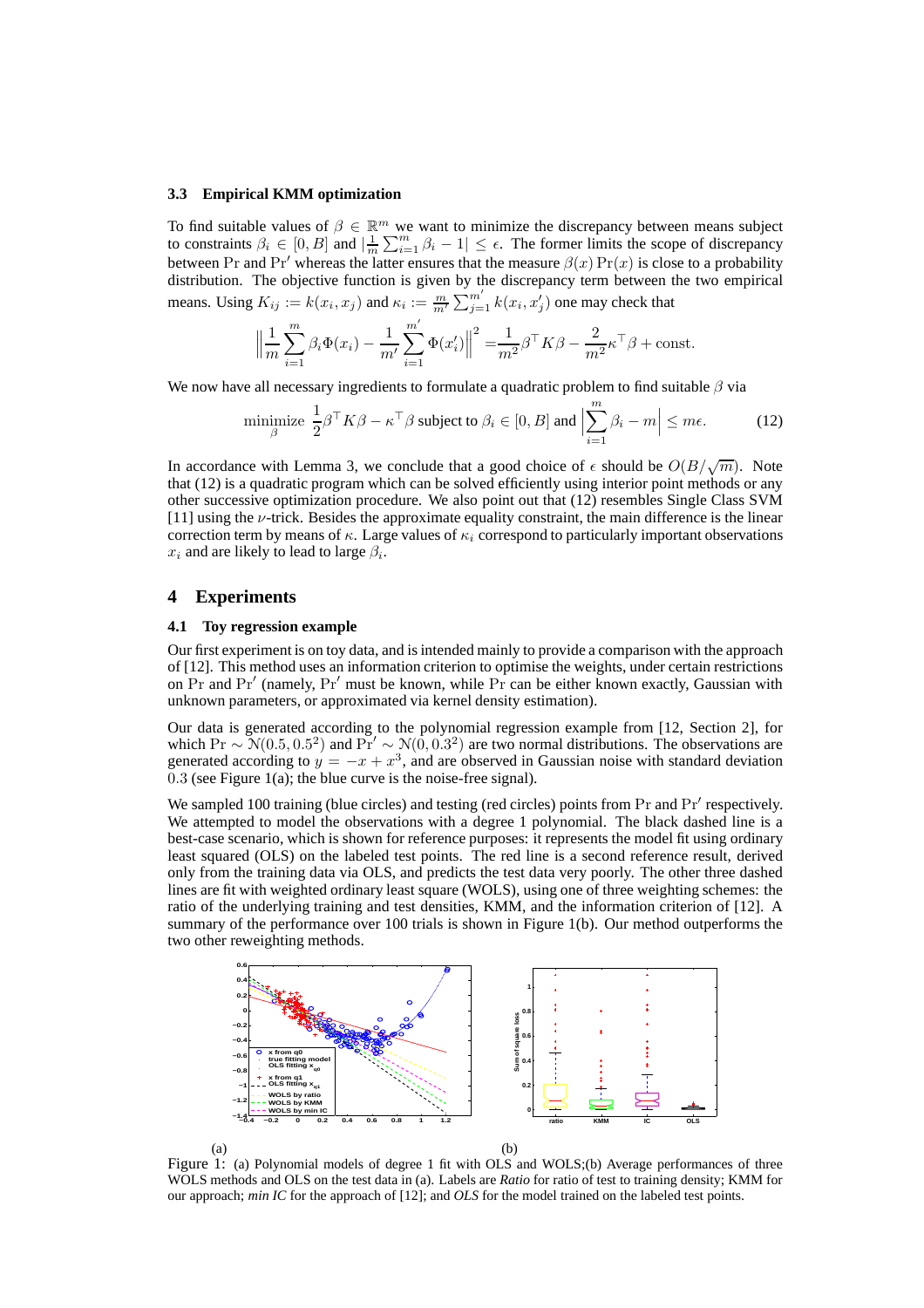#### **4.2 Real world datasets**

We next test our approach on real world data sets, from which we select training examples using a deliberately biased procedure (as in [20, 9]). To describe our biased selection scheme, we need to define an additional random variable  $s_i$  for each point in the pool of possible training samples, where  $s_i = 1$  means the *i*th sample is included, and  $s_i = 0$  indicates an excluded sample. Two situations are considered: the selection bias corresponds to our assumption regarding the relation between the training and test distributions, and  $P(s_i = 1 | x_i, y_i) = P(s_i | x_i)$ ; or  $s_i$  is dependent only on  $y_i$ , i.e.  $P(s_i|x_i, y_i) = P(s_i|y_i)$ , which potentially creates a greater challenge since it violates our key assumption 1. In the following, we compare our method (labeled *KMM*) against two others: a baseline unweighted method (*unweighted*), in which no modification is made, and a weighting by the inverse of the true sampling distribution (*importance sampling*), as in [20, 9]. We emphasise, however, that our method does *not* require any prior knowledge of the true sampling probabilities. In our experiments, we used a Gaussian kernel  $\exp(-\sigma ||x_i - x_j||^2)$  in our kernel classification and regression algorithms, and parameters  $\epsilon = (\sqrt{m} - 1)/\sqrt{m}$  and  $B = 1000$  in the optimization (12).



Figure 2: Classification performance analysis on breast cancer dataset from UCI.

# **4.2.1 Breast Cancer Dataset**

This dataset is from the UCI Archive, and is a binary classification task. It includes 699 examples from 2 classes: benign (positive label) and malignant (negative label). The data are randomly split into training and test sets, where the proportion of examples used for training varies from 10% to 50%. Test results are averaged over 30 trials, and were obtained using a support vector classifier with kernel size  $\sigma = 0.1$ . First, we consider a biased sampling scheme based on the input features, of which there are nine, with integer values from 0 to 9. Since smaller feature values predominate in the unbiased data, we sample according to  $P(s = 1|x \le 5) = 0.2$  and  $P(s = 1|x > 5) = 0.8$ , repeating the experiment for each of the features in turn. Results are an average over 30 random training/test splits, with  $1/4$  of the data used for training and  $3/4$  for testing. Performance is shown in Figure  $2(a)$ : we consistently outperform the unweighted method, and match or exceed the performance obtained using the known distribution ratio. Next, we consider a sampling bias that operates jointly across multiple features. We select samples less often when they are further from the sample mean  $\bar{x}$  over the training data, i.e.  $P(s_i|x_i) \propto \exp(-\sigma ||x_i - \overline{x}||^2)$  where  $\sigma = 1/20$ . Performance of our method in 2(b) is again better than the unweighted case, and as good as or better than reweighting using the sampling model. Finally, we consider a simple biased sampling scheme which depends only on the label y:  $P(s = 1|y = 1) = 0.1$  and  $P(s = 1|y = -1) = 0.9$  (the data has on average twice as many positive as negative examples when uniformly sampled). Average performance for different training/testing split proportions is in Figure 2(c); remarkably, despite our assumption regarding the difference between the training and test distributions being violated, our method still improves the test performance, and outperforms the reweighting by density ratio for large training set sizes. Fig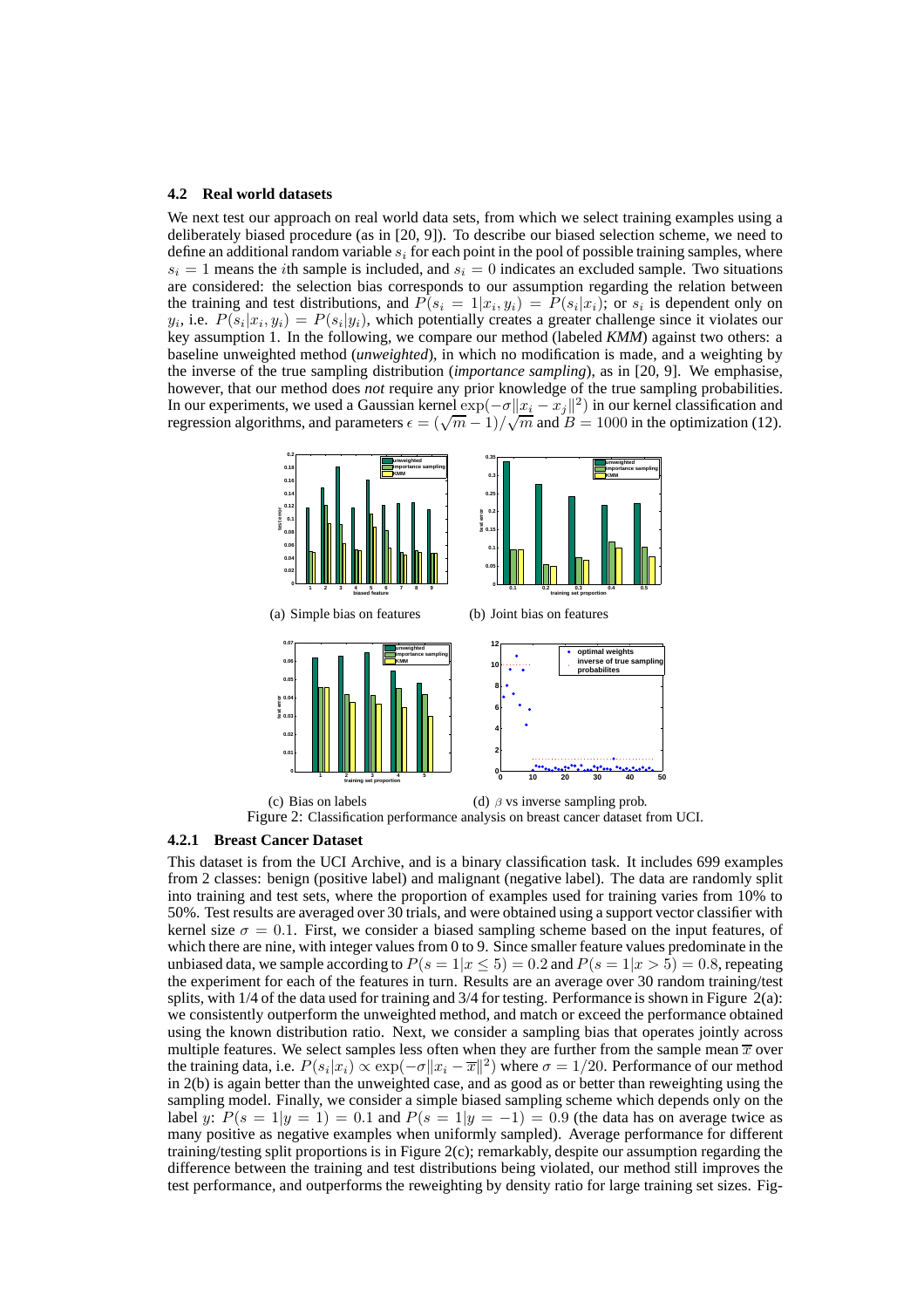ure 2(d) shows the weights  $\beta$  are proportional to the inverse of true sampling probabilities: positive examples have higher weights and negative ones have lower weights.

# **4.2.2 Further Benchmark Datasets**

We next compare the performance on further benchmark datasets<sup>1</sup> by selecting training data via various biased sampling schemes. Specifically, for the sampling distribution bias on labels, we use  $P(s = 1|y) = \exp(a + by)/(1 + \exp(a + by))$  (datasets 1 to 5), or the simple step distribution  $P(s = 1|y = 1) = a$ ,  $P(s = 1|y = -1) = b$  (datasets 6 and 7). For the remaining datasets, we generate biased sampling schemes over their features. We first do PCA, selecting the first principal component of the training data and the corresponding projection values. Denoting the minimum value of the projection as m and the mean as  $\overline{m}$ , we apply a normal distribution with mean  $m + (\overline{m} - m)/a$  and variance  $(\overline{m} - m)/b$  as the biased sampling scheme. Please refer to [7] for detailed parameter settings. We use penalized LMS for regression problems and SVM for classification problems. To evaluate generalization performance, we utilize the *normalized mean square error (NMSE)* given by  $\frac{1}{n} \sum_{i=1}^{n} \frac{(y_i - \mu_i)}{\text{var }y}$  for regression problems, and the average test error for classification problems. In 13 out of 23 experiments, our reweighting approach is the most accurate (see Table 1), despite having no prior information about the bias of the test sample (and, in some cases, despite the additional fact that the data reweighting does not conform to our key assumption 1). In addition, the KMM *always* improves test performance compared with the unweighted case. Two additional points should be borne in mind: first, we use the same  $\sigma$  for the kernel mean matching and the SVM, as listed in Table 1. Performance might be improved by decoupling these kernel sizes: indeed, we employ kernels that are somewhat large, suggesting that the KMM procedure is helpful in the case of relatively smooth classification/regresssion functions. Second, we did not find a performance improvement in the case of data sets with smaller sample sizes. This is not surprising, since a reweighting would further reduce the effective number of points used for training, resulting in insufficient data for learning.

Table 1: Test results for three methods on 18 datasets with different sampling schemes. The results are averages over 10 trials for regression problems (marked \*) and 30 trials for classification problems. We used a Gaussian kernel of size  $\sigma$  for both the kernel mean matching and the SVM/LMS regression, and set  $B = 1000$ .

|                           |                 |          |          |           |                   | NMSE / Test err.  |                   |
|---------------------------|-----------------|----------|----------|-----------|-------------------|-------------------|-------------------|
| DataSet                   | $\sigma$        | $n_{tr}$ | selected | $n_{tst}$ | unweighted        | importance samp.  | <b>KMM</b>        |
| 1. Abalone*               | $1e-1$          | 2000     | 853      | 2177      | $1.00 \pm 0.08$   | $1.1 \pm 0.2$     | $0.6 \pm 0.1$     |
| 2. CA Housing*            | $1e-1$          | 16512    | 3470     | 4128      | $2.29 \pm 0.01$   | $1.72 \pm 0.04$   | $1.24 \pm 0.09$   |
| 3. Delta Ailerons $(1)^*$ | 1e <sub>3</sub> | 4000     | 1678     | 3129      | $0.51 \pm 0.01$   | $0.51 \pm 0.01$   | $0.401 \pm 0.007$ |
| 4. Ailerons*              | $1e-5$          | 7154     | 925      | 6596      | $1.50 \pm 0.06$   | $0.7 \pm 0.1$     | $1.2 \pm 0.2$     |
| 5. haberman(1)            | $1e-2$          | 150      | 52       | 156       | $0.50 \pm 0.09$   | $0.37 \pm 0.03$   | $0.30 \pm 0.05$   |
| 6. USPS $(6vs8)(1)$       | 1/128           | 500      | 260      | 1042      | $0.13 \pm 0.18$   | $0.1 \pm 0.2$     | $0.1 \pm 0.1$     |
| 7. $USPS(3\vee s9)(1)$    | 1/128           | 500      | 252      | 1145      | $0.016 \pm 0.006$ | $0.012 \pm 0.005$ | $0.013 \pm 0.005$ |
| 8. Bank8FM*               | $1e-1$          | 4500     | 654      | 3692      | $0.5 \pm 0.1$     | $0.45 \pm 0.06$   | $0.47 \pm 0.05$   |
| 9. Bank $32nh*$           | $1e-2$          | 4500     | 740      | 3692      | $23 \pm 4.0$      | $19 \pm 2$        | ${\bf 19 \pm 2}$  |
| 10. $cpu-act*$            | $1e-12$         | 4000     | 1462     | 4192      | $10 \pm 1$        | $4.0 \pm 0.2$     | $1.9 \pm 0.2$     |
| 11. cpu-small*            | $1e-12$         | 4000     | 1488     | 4192      | $9 \pm 2$         | $4.0 \pm 0.2$     | $2.0 \pm 0.5$     |
| 12. Delta Ailerons(2)*    | 1e3             | 4000     | 634      | 3129      | $2 \pm 2$         | $1.5 \pm 1.5$     | $1.7 \pm 0.9$     |
| 13. Boston house*         | $1e-4$          | 300      | 108      | 206       | $0.8 \pm 0.2$     | $0.74 \pm 0.09$   | $0.76 \pm 0.07$   |
| 14. $\text{kin8nm*}$      | $1e-1$          | 5000     | 428      | 3192      | $0.85 \pm 0.2$    | $0.81 \pm 0.1$    | $0.81 \pm 0.2$    |
| 15. puma $8nh*$           | $1e-1$          | 4499     | 823      | 3693      | $1.1 \pm 0.1$     | $0.77 \pm 0.05$   | $0.83 \pm 0.03$   |
| 16. haberman $(2)$        | $1e-2$          | 150      | 90       | 156       | $0.27 \pm 0.01$   | $0.39 \pm 0.04$   | $0.25\pm0.2$      |
| 17. USPS(6vs8)(2)         | 1/128           | 500      | 156      | 1042      | $0.23 \pm 0.2$    | $0.23 \pm 0.2$    | $0.16 \pm 0.08$   |
| 18. USPS(6vs8)(3)         | 1/128           | 500      | 104      | 1042      | $0.54 \pm 0.0002$ | $0.5 \pm 0.2$     | $0.16 \pm 0.04$   |
| 19. USPS(3vs9)(2)         | 1/128           | 500      | 252      | 1145      | $0.46 \pm 0.09$   | $0.5 \pm 0.2$     | $0.2 \pm 0.1$     |
| 20. Breast Cancer         | $1e-1$          | 280      | 96       | 419       | $0.05 \pm 0.01$   | $0.036 \pm 0.005$ | $0.033 \pm 0.004$ |
| 21. India diabetes        | $1e-4$          | 200      | 97       | 568       | $0.32 \pm 0.02$   | $0.30 \pm 0.02$   | $0.30 \pm 0.02$   |
| 22. ionosphere            | $1e-1$          | 150      | 64       | 201       | $0.32 \pm 0.06$   | $0.31 \pm 0.07$   | $0.28 \pm 0.06$   |
| 23. German credit         | $1e-4$          | 400      | 214      | 600       | $0.283 \pm 0.004$ | $0.282 \pm 0.004$ | $0.280 \pm 0.004$ |

#### **4.2.3 Tumor Diagnosis using Microarrays**

Our next benchmark is a dataset of 102 microarrays from prostate cancer patients [13]. Each of these microarrays measures the expression levels of 12,600 genes. The dataset comprises 50 samples from normal tissues (positive label) and 52 from tumor tissues (negative label). We simulate the realisitc scenario that two sets of microarrays A and B are given with dissimilar proportions of tumor samples, and we want to perform cancer diagnosis via classification, training on A and predicting

<sup>1</sup>Regression data from http://www.liacc.up.pt/∼ltorgo/Regression/DataSets.html; classification data from UCI. Sets with numbers in brackets are examined by different sampling schemes.